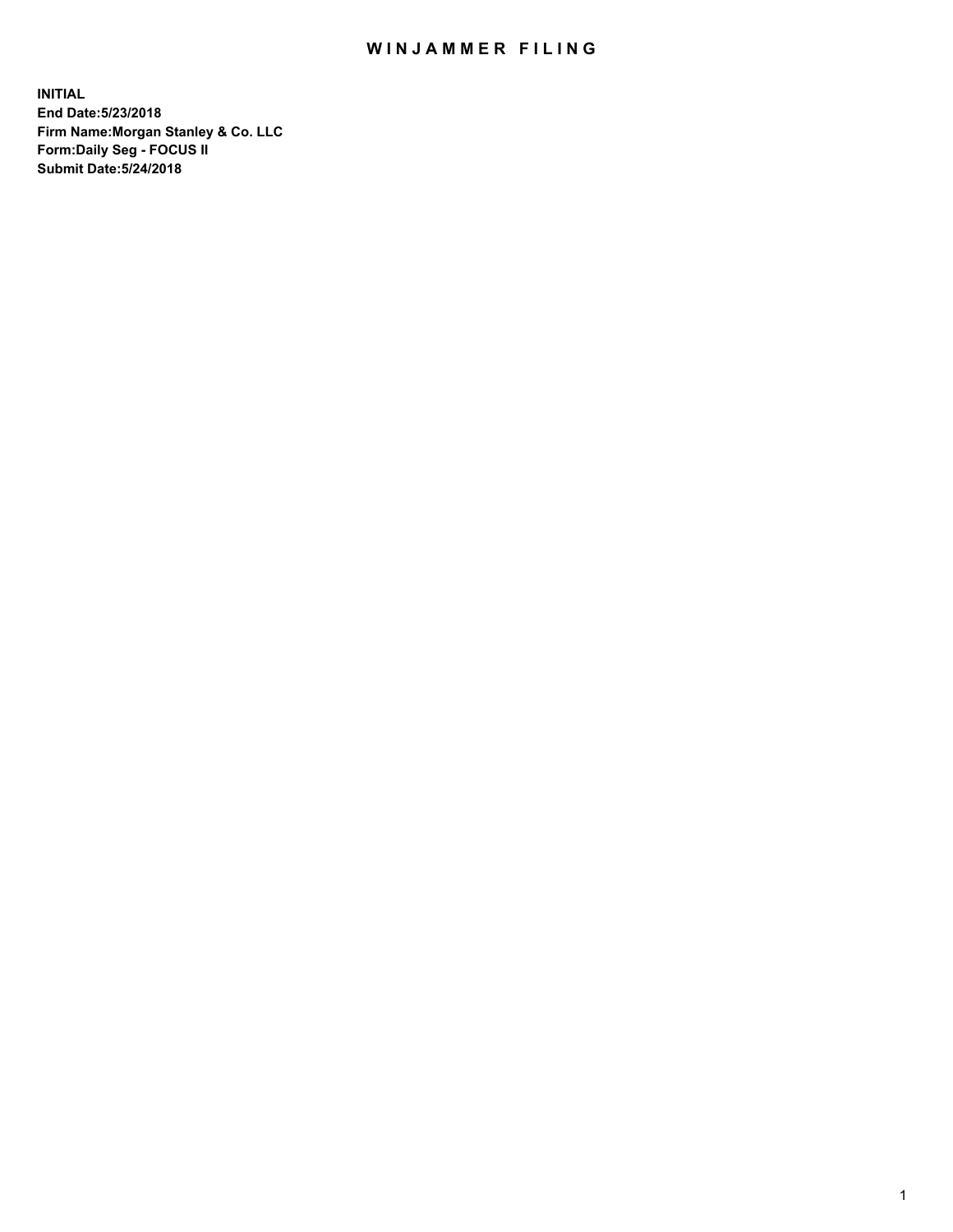## **INITIAL End Date:5/23/2018 Firm Name:Morgan Stanley & Co. LLC Form:Daily Seg - FOCUS II Submit Date:5/24/2018 Daily Segregation - Cover Page**

| Name of Company<br><b>Contact Name</b><br><b>Contact Phone Number</b><br><b>Contact Email Address</b>                                                                                                                                                                                                                         | Morgan Stanley & Co. LLC<br>Ikram Shah<br>212-276-0963<br>lkram.shah@morganstanley.com |
|-------------------------------------------------------------------------------------------------------------------------------------------------------------------------------------------------------------------------------------------------------------------------------------------------------------------------------|----------------------------------------------------------------------------------------|
| FCM's Customer Segregated Funds Residual Interest Target (choose one):<br>a. Minimum dollar amount: ; or<br>b. Minimum percentage of customer segregated funds required:%; or<br>c. Dollar amount range between: and; or<br>d. Percentage range of customer segregated funds required between:% and%.                         | 280,000,000<br>00<br>00                                                                |
| FCM's Customer Secured Amount Funds Residual Interest Target (choose one):<br>a. Minimum dollar amount: ; or<br>b. Minimum percentage of customer secured funds required:%; or<br>c. Dollar amount range between: and; or<br>d. Percentage range of customer secured funds required between:% and%.                           | 140,000,000<br>0 <sub>0</sub><br>0 <sub>0</sub>                                        |
| FCM's Cleared Swaps Customer Collateral Residual Interest Target (choose one):<br>a. Minimum dollar amount: ; or<br>b. Minimum percentage of cleared swaps customer collateral required:%; or<br>c. Dollar amount range between: and; or<br>d. Percentage range of cleared swaps customer collateral required between:% and%. | 92,000,000<br>0 <sub>0</sub><br><u>00</u>                                              |

Attach supporting documents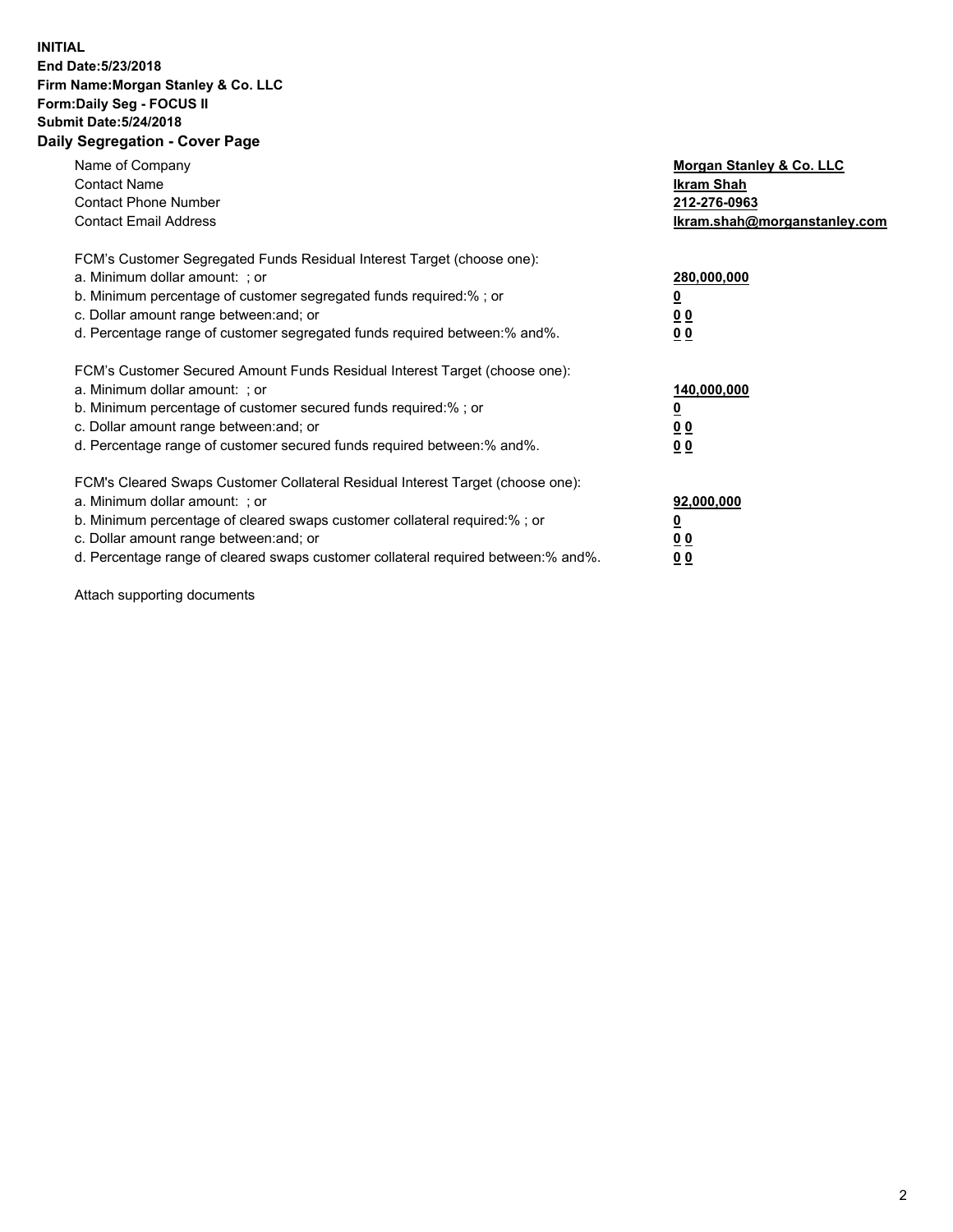## **INITIAL End Date:5/23/2018 Firm Name:Morgan Stanley & Co. LLC Form:Daily Seg - FOCUS II Submit Date:5/24/2018 Daily Segregation - Secured Amounts**

Foreign Futures and Foreign Options Secured Amounts Amount required to be set aside pursuant to law, rule or regulation of a foreign government or a rule of a self-regulatory organization authorized thereunder

- 1. Net ledger balance Foreign Futures and Foreign Option Trading All Customers A. Cash **2,809,665,867** [7315]
	- B. Securities (at market) **2,054,400,712** [7317]
- 2. Net unrealized profit (loss) in open futures contracts traded on a foreign board of trade **456,771,834** [7325]
- 3. Exchange traded options
	- a. Market value of open option contracts purchased on a foreign board of trade **24,042,626** [7335]
	- b. Market value of open contracts granted (sold) on a foreign board of trade **-25,048,594** [7337]
- 4. Net equity (deficit) (add lines 1. 2. and 3.) **5,319,832,445** [7345]
- 5. Account liquidating to a deficit and account with a debit balances gross amount **169,784,512** [7351] Less: amount offset by customer owned securities **-168,165,954** [7352] **1,618,558**
- 6. Amount required to be set aside as the secured amount Net Liquidating Equity Method (add lines 4 and 5)
- 7. Greater of amount required to be set aside pursuant to foreign jurisdiction (above) or line 6.

## FUNDS DEPOSITED IN SEPARATE REGULATION 30.7 ACCOUNTS

- 1. Cash in banks
	- A. Banks located in the United States **228,481,544** [7500]
	- B. Other banks qualified under Regulation 30.7 **1,020,907,725** [7520] **1,249,389,269**
- 2. Securities
	- A. In safekeeping with banks located in the United States **192,476,461** [7540]
	- B. In safekeeping with other banks qualified under Regulation 30.7 **0** [7560] **192,476,461** [7570]
- 3. Equities with registered futures commission merchants
	-
	-
	- C. Unrealized gain (loss) on open futures contracts **572,170** [7600]
	- D. Value of long option contracts **0** [7610]
- E. Value of short option contracts **0** [7615] **6,650,339** [7620]
- 4. Amounts held by clearing organizations of foreign boards of trade
	-
	-
	- C. Amount due to (from) clearing organization daily variation **0** [7660]
	- D. Value of long option contracts **0** [7670]
	- E. Value of short option contracts **0** [7675] **0** [7680]
- 5. Amounts held by members of foreign boards of trade
	-
	-
	- C. Unrealized gain (loss) on open futures contracts **456,199,665** [7720]
	- D. Value of long option contracts **24,042,626** [7730]
	- E. Value of short option contracts **-25,048,594** [7735] **4,065,118,390**
- 6. Amounts with other depositories designated by a foreign board of trade **0** [7760]
- 7. Segregated funds on hand **0** [7765]
- 8. Total funds in separate section 30.7 accounts **5,513,634,459** [7770]
- 9. Excess (deficiency) Set Aside for Secured Amount (subtract line 7 Secured Statement Page 1 from Line 8)
- 10. Management Target Amount for Excess funds in separate section 30.7 accounts **140,000,000** [7780]
- 11. Excess (deficiency) funds in separate 30.7 accounts over (under) Management Target **52,183,456** [7785]

**0** [7305]

[7354] **5,321,451,003** [7355]

**5,321,451,003** [7360]

[7530]

 A. Cash **6,078,169** [7580] B. Securities **0** [7590]

 A. Cash **0** [7640] B. Securities **0** [7650]

 A. Cash **1,748,000,441** [7700] B. Securities **1,861,924,252** [7710] [7740] **192,183,456** [7380]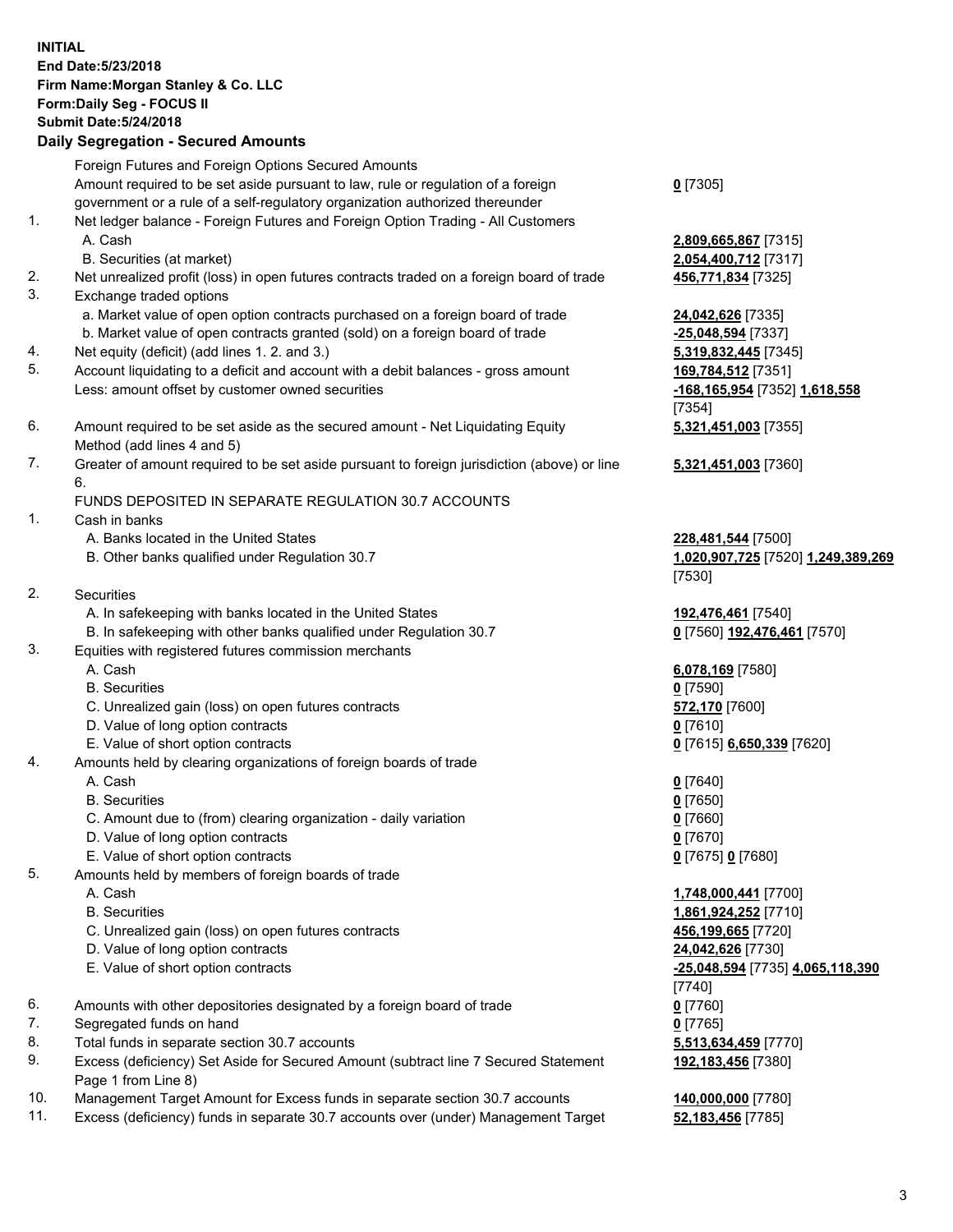**INITIAL End Date:5/23/2018 Firm Name:Morgan Stanley & Co. LLC Form:Daily Seg - FOCUS II Submit Date:5/24/2018 Daily Segregation - Segregation Statement** SEGREGATION REQUIREMENTS(Section 4d(2) of the CEAct) 1. Net ledger balance A. Cash **9,784,221,197** [7010] B. Securities (at market) **5,515,111,044** [7020] 2. Net unrealized profit (loss) in open futures contracts traded on a contract market **754,182,756** [7030] 3. Exchange traded options A. Add market value of open option contracts purchased on a contract market **469,908,326** [7032] B. Deduct market value of open option contracts granted (sold) on a contract market **-639,399,447** [7033] 4. Net equity (deficit) (add lines 1, 2 and 3) **15,884,023,876** [7040] 5. Accounts liquidating to a deficit and accounts with debit balances - gross amount **290,785,014** [7045] Less: amount offset by customer securities **-290,512,089** [7047] **272,925** [7050] 6. Amount required to be segregated (add lines 4 and 5) **15,884,296,801** [7060] FUNDS IN SEGREGATED ACCOUNTS 7. Deposited in segregated funds bank accounts A. Cash **4,275,830,830** [7070] B. Securities representing investments of customers' funds (at market) **0** [7080] C. Securities held for particular customers or option customers in lieu of cash (at market) **1,052,447,857** [7090] 8. Margins on deposit with derivatives clearing organizations of contract markets A. Cash **6,356,953,787** [7100] B. Securities representing investments of customers' funds (at market) **0** [7110] C. Securities held for particular customers or option customers in lieu of cash (at market) **4,462,663,187** [7120] 9. Net settlement from (to) derivatives clearing organizations of contract markets **234,312,761** [7130] 10. Exchange traded options A. Value of open long option contracts **469,908,326** [7132] B. Value of open short option contracts **-639,399,447** [7133] 11. Net equities with other FCMs A. Net liquidating equity **5,321,685** [7140] B. Securities representing investments of customers' funds (at market) **0** [7160] C. Securities held for particular customers or option customers in lieu of cash (at market) **0** [7170] 12. Segregated funds on hand **0** [7150] 13. Total amount in segregation (add lines 7 through 12) **16,218,038,986** [7180] 14. Excess (deficiency) funds in segregation (subtract line 6 from line 13) **333,742,185** [7190] 15. Management Target Amount for Excess funds in segregation **280,000,000** [7194]

16. Excess (deficiency) funds in segregation over (under) Management Target Amount Excess

**53,742,185** [7198]